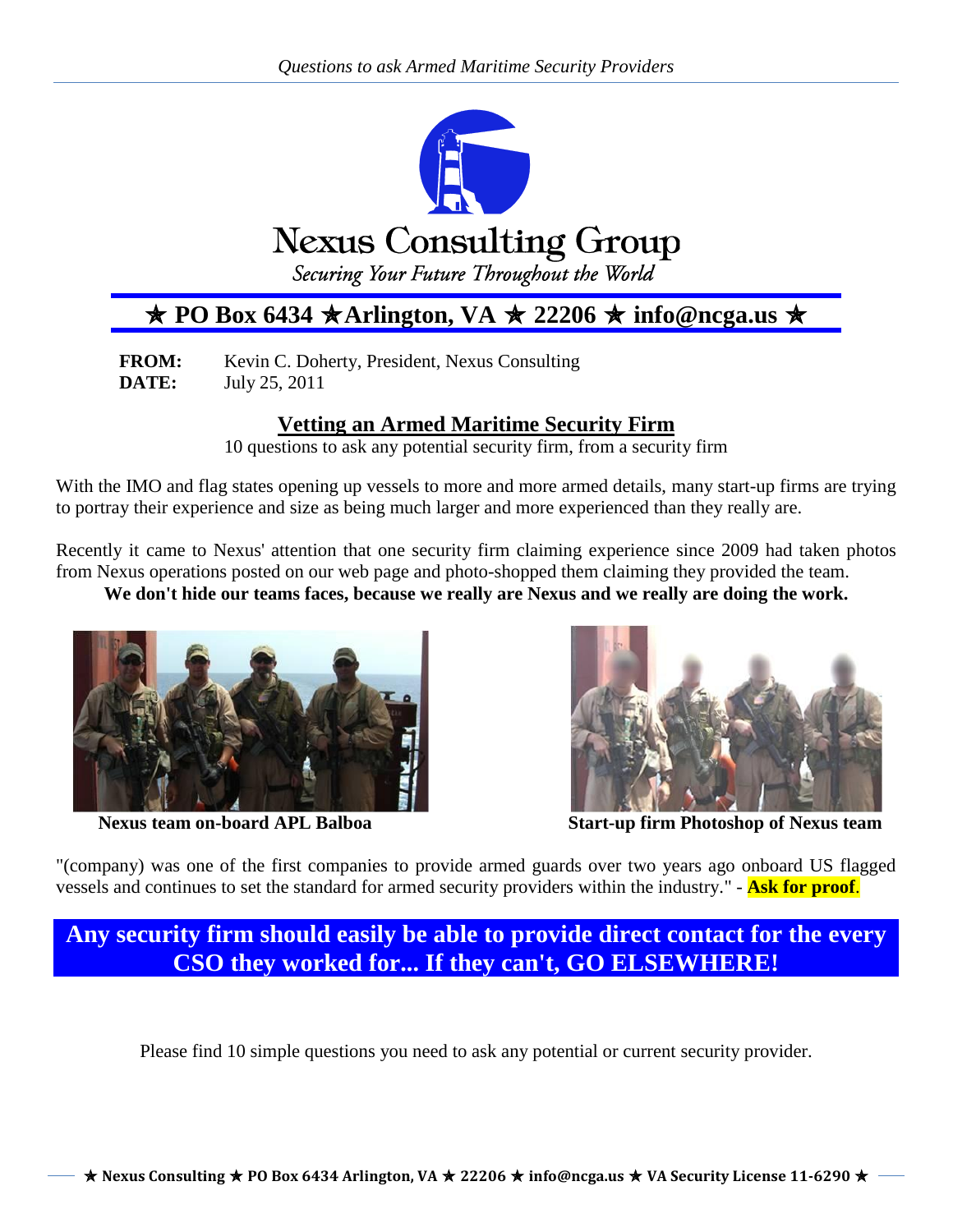# **Vetting an Armed Maritime Security Firm**

10 questions to ask any potential security firm, from a security firm

In recent months, we have seen the number of firms offering armed security details grow from 6 in 2009 to 100's in 2011… With the sheer volume of firms, how do you tell which firms are established, vetted firms and who the cowboys are? These ten simple questions should help any shipping company looking to contract armed security details quickly weed out those less reputable firms.

#### **1. Does the security company protect any vessels from their own flag state?**

*"Oh, we don't focus on our flag-state vessels because insurance is too high"*

If you're being contacted by a US security firm that doesn't provide armed details to any US firms, there should be a huge red flag raised. Remember all legal authorities for a security firm originate within their home country. If a security firm can't get work in their own country, a shipping firm should be very hesitant to do business with that firm.

#### **2. Where is their insurance good?**

*"We have £5,000,000 of coverage… (oh, but it's only good within UK territorial waters… Oh, also, we aren't allowed to operate within UK territorial waters… so, yea, our insurance … isn't)"*

Make sure the coverage a firm claims to have is good where YOUR vessels operate and where YOU'RE headquartered. Not many firms can obtain world-wide coverage in high-risk areas. Make sure yours can.

# **3. How do they export their weapons?**

*"We use a third party exporter overseas for "ease" of operations."*

If your security provider can't obtain weapons export licenses within their own state, be very hesitant. You could be breaking international law by facilitating an illegal transaction.

# **4. Has the security firm changed names recently?**

*"After our unarmed security team jumped off the ship, we decided for marketing reasons to change our name."* If a firm has provided services in the past two years under any other name than their current name, unless a merger occurred, most likely the firm has had some issue which precludes them conducting business under past name(s). Make sure yours doesn't!

# **5. What was their stance on armed details just a year ago?**

*"2009… there is no need to have armed security on a ship, our unarmed teams will defend your ship fully with just our team and LRAD's…"*

Do a quick Google search and see if any of the principals have been on record in the past few years advocating unarmed details. If a security firm didn't believe in armed security a year ago, how well educated can they be on the topic of armed security now? Make sure your firm isn't a "flavor of the month" firm.

# **6. What flag-states have cleared the firm for work?**

# *"We have licenses to work in countries X, Y and Z…"*

Ask them for these licenses. Very few countries actually issue licenses, most issue specific, single trip clearances or formal working agreements. Most of the flag-states issue trip-specific authorizations, and any security firm actually doing work should be able to provide these.